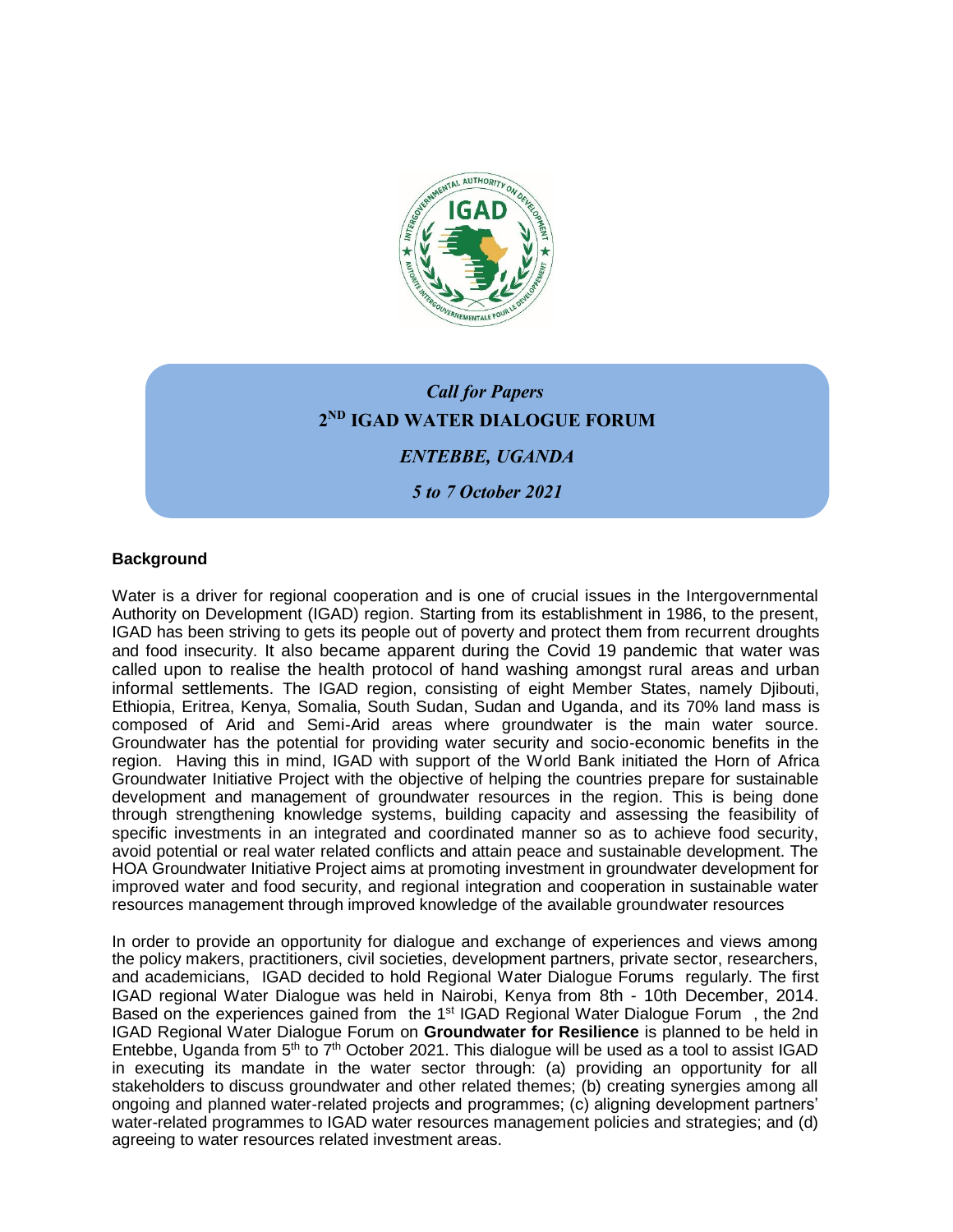The 2<sup>nd</sup> IGAD Water Dialogue Forum will be held under the theme **"Groundwater for Resilience**" The overall theme will be discussed under five sub- themes namely: (a) **Groundwater for peace and stability, (b)** 

**Groundwater for food security and climate change, (c) Groundwater for socio-economic development, (d) Groundwater for drought resilience, and (e) Groundwater capacity building .**

### **Sub-Themes**

The 2<sup>nd</sup> IGAD Water Dialogue Forum has five sub- themes whose details are described below:

#### **1. Groundwater for peace and stability**

Water can be either a source of cooperation or conflict. In IGAD region the utilization of Transboundary groundwater resources should be based on equitable utilization and no significant harm. This would create a joint utilization of the water resources for peace and security. This sub-theme will assess the role of groundwater in promoting peace and stability of the IGAD region.

#### **2. Groundwater for climate change and drought resilience**

Food insecurity is the hallmark of the IGAD region, even if the region has high water resources potential. The proper utilization of water resources is very crucial particularly in view of the climate change in the region. This subtheme will therefore critically examine the role of groundwater for achieving food security and address the challenges related to climate change.

#### **3. Groundwater for socio-economic development**

Groundwater resources are widely developed and utilized in the IGAD region to support various socio-economic activities. The role groundwater plays in socio-economic development of the IGAD region is often not well known and appreciated. The sectoral approach to water resources management and development usually leads to inefficiency, and waste of resources. There is therefore a need for coordinated and integrated approach to groundwater development and management in order to effectively achieve socio- economic development of the region. This sub-theme will focus on the role of groundwater and how integrated and coordinated groundwater development can contribute to sustainable socio-economic development of the IGAD region.

#### **4. Innovation in groundwater financing and technological development**

Drought has remained the defining factor of the Horn of Africa. In spite of decades of attempts to address this chronic problems, drought still remains large in the region. A new approach seems mandatory and IGAD's Drought Resilience and Sustainability Initiative (IDDRSI) should address this under the banner of 'investing differently to end drought emergencies in the IGAD region'

### **5. Capacity building in Groundwater**

IGAD under the HoA Groundwater Initiative Project has undertaken several capacity building and training activities on groundwater. However, a lot still needs to be done to ensure that the required capacity is build to support sustainable groundwater development and management as the region is faced with a huge knowledge gap on groundwater, skills in groundwater issues and lack of frameworks for transboundary aquifer management. This sub-theme will focus on experiences with building capacity in groundwater and what more needs to be done to build the required in the IGAD region.